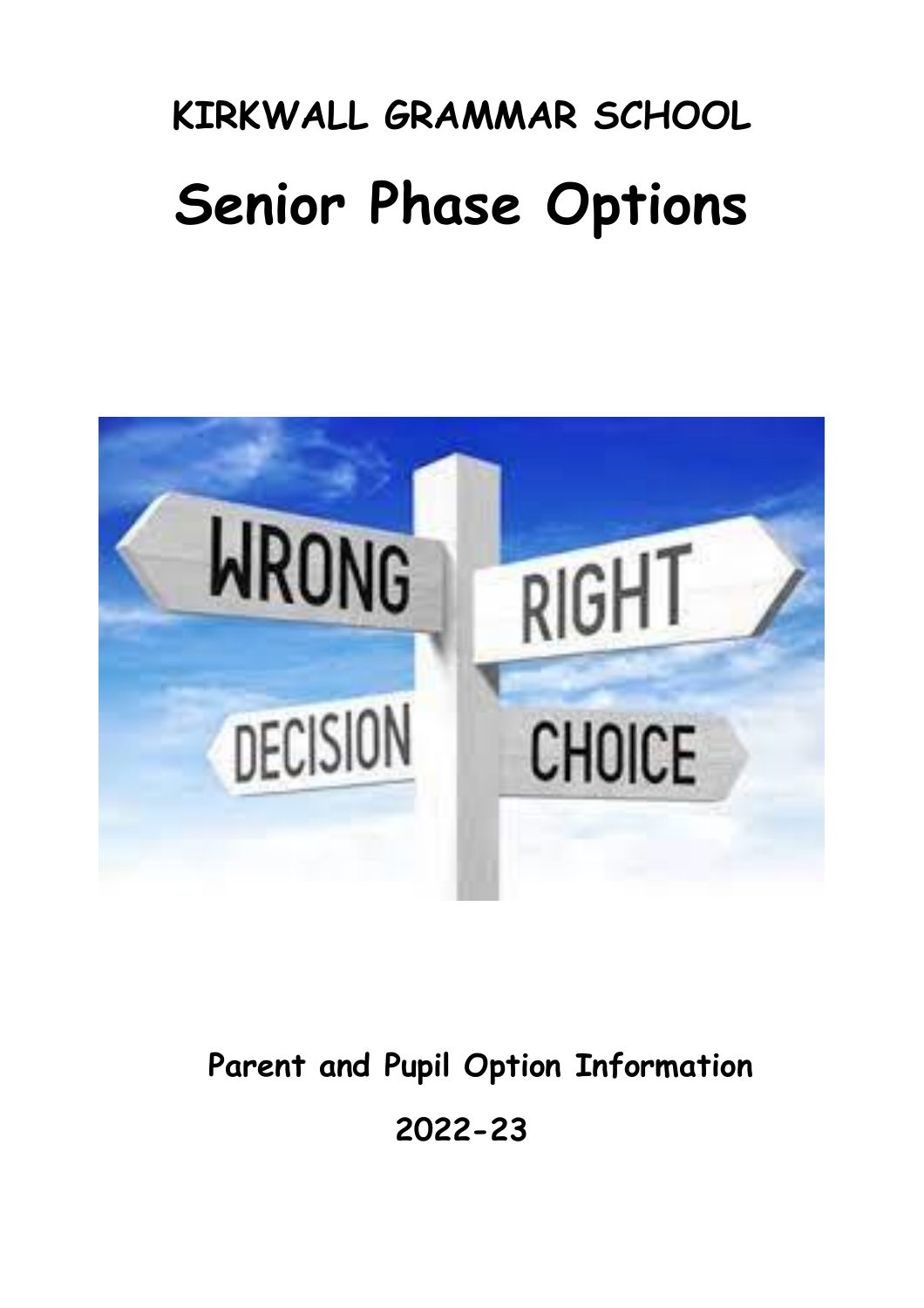## **SENIOR PHASE OPTIONS @ KGS 2022/23 SUPPORT FOR PARENTS**

#### Dear Parent

The options process for S3 into S4, S4 into S5 and S5 into S6 will open on Tuesday 1 February. In this booklet is information on key dates, course restrictions and course combinations for different year groups. There is also information on the support available for pupils from Skills Development Scotland, Guidance staff and advice to our North Isles parents

#### Key Dates

1 February Senior Options open 2 February S3 parents evening 16 February online options information evening 6 -7pm 4 March deadline for completed forms

Pupils will be given a draft and then a final option forms to work on in PSE. Completed forms are then handed into Guidance staff.

Full course descriptors for both KGS and College courses including Foundation Apprenticeships, the option sheet, along with a presentation on completing the option form, are available by following the options link on the front page of the School website:

http://www.kgsorkney.com/

#### S4 Pupils

- All S4 pupils will sit 6 subjects. Only English and Maths are compulsory in S4.
- You should choose subjects in S4 from any of the subjects you have studied in S3 although there are some new subjects such as Fashion and Textiles available.
- All S4 pupils will also study Personal and Social Education, Physical Education and RMPS.
- SfW College Courses may have an entry requirement see the College Brochure for details.
- All pupils choosing SfW College in S4 will also have the opportunity to do a work experience placement should Covid restrictions allow.

#### S5 and S6 pupils

#### **By choosing to return to KGS S5 and S6 pupils are agreeing to the following:**

- Wear dress code at all times
- Attend study classes where timetabled
- Be committed to returning to KGS
- Be prepared to see all of the courses you have chosen through to the final exams in May. Dropping subjects isn't an option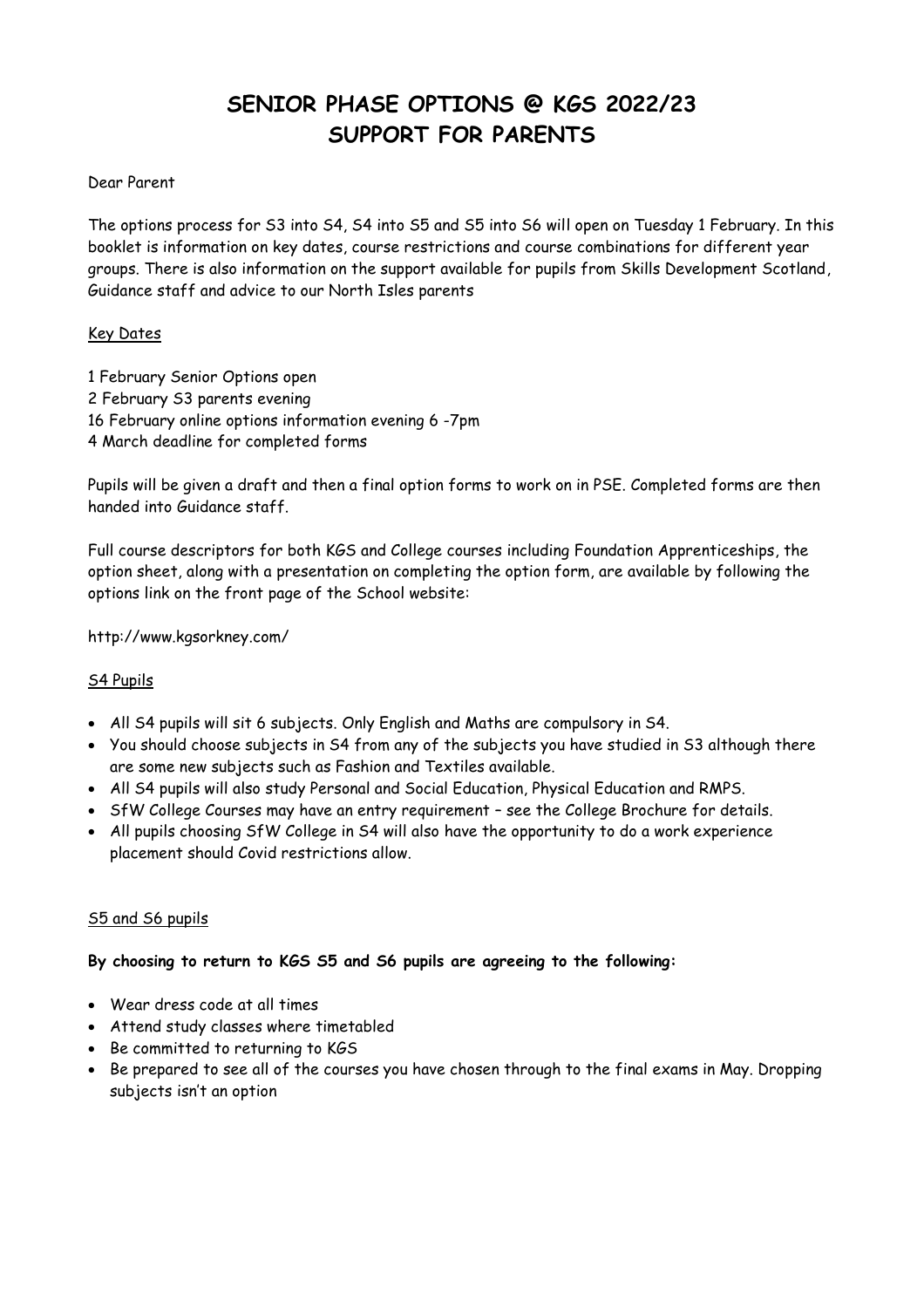#### Options information

- All courses at National 4 and 5 level are counted as a subject including College and Essential Skills/Work Experience (Covid restrictions allowing)
- Extra study in S6 will support S6 Committee work and whole school responsibilities.
- Essential Skills/Work Experience is available in all columns in S5/6. Often study periods can be used in other Columns to create opportunties for longer work placement slots.
- Pupils in S5/6 doing Higher at College can also choose a Skills for Work course in column D.
- Coastal Navigation is only available if you have previously completed the Navigation course.

#### **Foundation Apprenticeships**

- Foundation Apprenticeships will run during Higher college time as a two year course for S5 pupils and pupils should choose this in Column F only
- 2nd year Foundation Apprenticeship pupils in S6 should choose in FA's Column D only although other study times will be used for work placements
- Fast-Track (S6 only) available in Business & Care and pupils must choose this in both Column F and D.
- Please check College brochure for more information such as entry requirements (available on the KGS website.)

### **COURSE COMBINATIONS**

#### S5 Subject Expectations

Below are the different combinations of N3, N4, N5 and Higher courses S5 pupils are expected to take. These are the **minimum** number of courses a pupil is expected to follow in S5. Pupils dropping below these requirements will be expected to leave school.

5 Highers + Study 4 Highers + 1 subject + Study 3 Highers + 3 subjects 2 Highers + 4 subjects 1 Higher + 5 subjects 0 Highers + 6 subjects

(Any N4/5 course is counted as a subject choice)

#### S6 Pupils

Below are the different combinations of N5, Higher and Advanced S5/6 pupils are expected to take. These are the **minimum** number of courses a pupil is expected to follow in S5/6 and pupils dropping below these requirements will be expected to leave school.

While the vast majority of courses studied in S6 will be Higher or Advanced Higher level, pupils can choose to take one National 5 Course in S6.

We expect most pupils to progress from S5 by moving from National 5 to Higher in the majority of their subjects.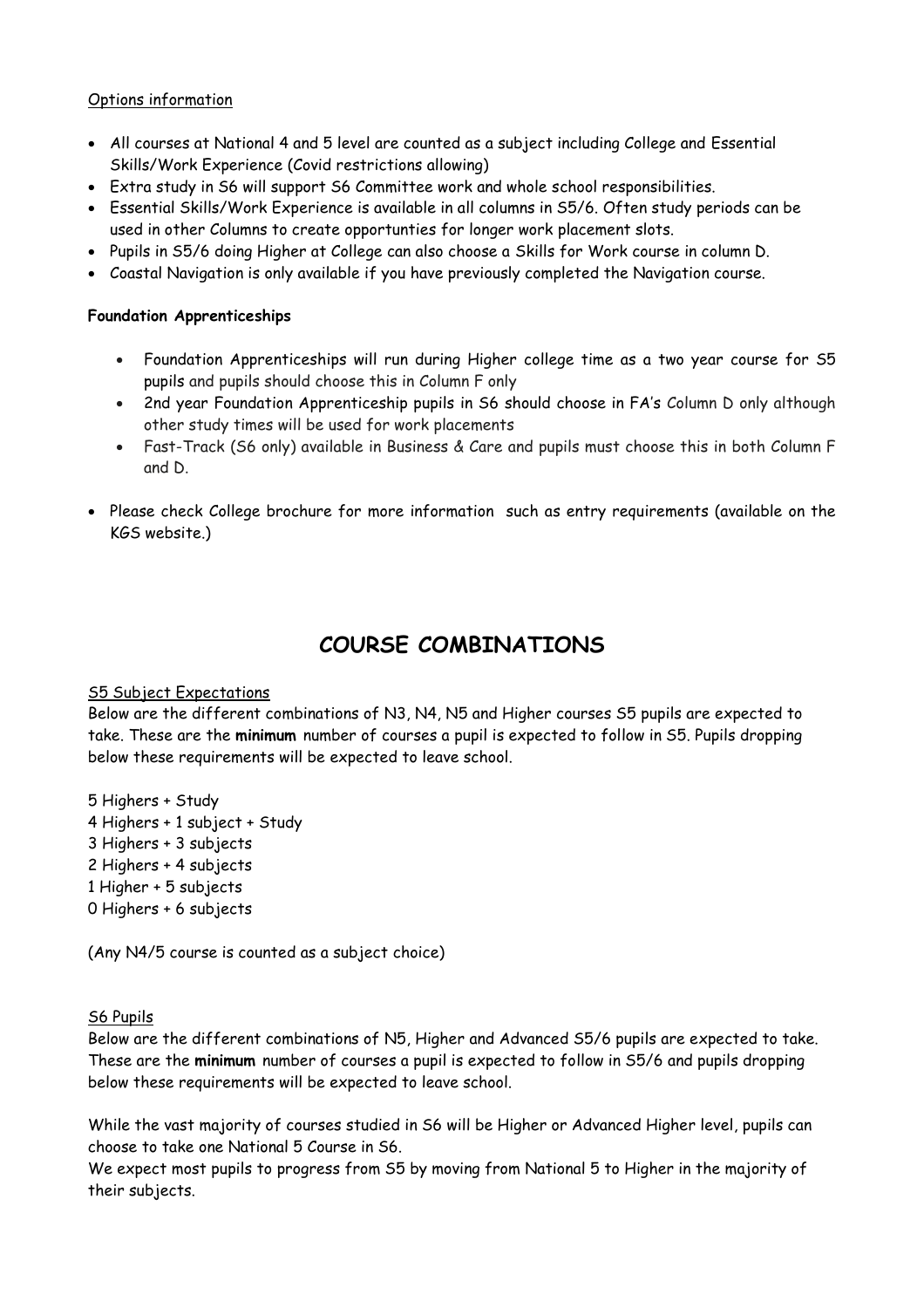3 Advanced Highers 2 Advanced Highers + 2 Highers or 1 Higher and 1 subject 1 Advanced Higher + 3 Highers or 2 Highers and 1 subject 4 Highers + 2 Study 3 Highers + 2 subjects + Study

**There will be no Core RMPS or PE in S5/6. However there is opportunity to study both of these subjects as SQA qualifications and as an option in S5/6 Wider Achievement time.**

## **CHOICE RESTRICTIONS**

We will try to offer you the courses that you have opted for. **However, it may not always be possible to offer every combination of subjects**. Sometimes too many or too few students choose a particular course and sometimes timetabling is not possible due to staffing and accommodation restrictions. If this is the case then you will be asked to choose another subject but remember you can pick this subject again in S5 or S6.

## **S4 PUPILS ACCESSING HIGHER COURSES**

When S4, S5 and S6 are treated as a single cohort then this opens up the possibility of pupils accessing courses at all levels. So in the simplest of terms S4 pupils would be able to study a subject at any level from N3, N4, N5, Higher and Advanced Higher.

As is the case just now all pupils will still be supported fully in their subject choices in order that they construct a set of courses that are appropriate in order for the pupil to progress successfully. This will continue to involve input from Subject Teachers and Principal Teachers advising on the most appropriate level a pupil should study within that subject. Guidance Teachers will continue to have a key role in looking at the course choice of a pupil across the curriculum to make sure that the overall workload will be manageable for pupils as well as advising on subjects that may be needed for career aspirations.

We would expect that in S4 the vast majority of pupils will continue to follow courses at N4 and N5 level. However, where a pupil is particularly gifted in a subject and all relevant stakeholders, (Pupils, Parents, Guidance Teachers, Subject Teacher and Year Head), agree that it is the best thing then a pupil may opt to study that subject at a Higher level.

**You will not normally be able to take a course at Higher in S5 that you have not studied in S4. You will, however, be able to choose subjects at National 5 level in S5 and progress to Higher in S6. Your Guidance teacher will help you make the best possible choices for you.**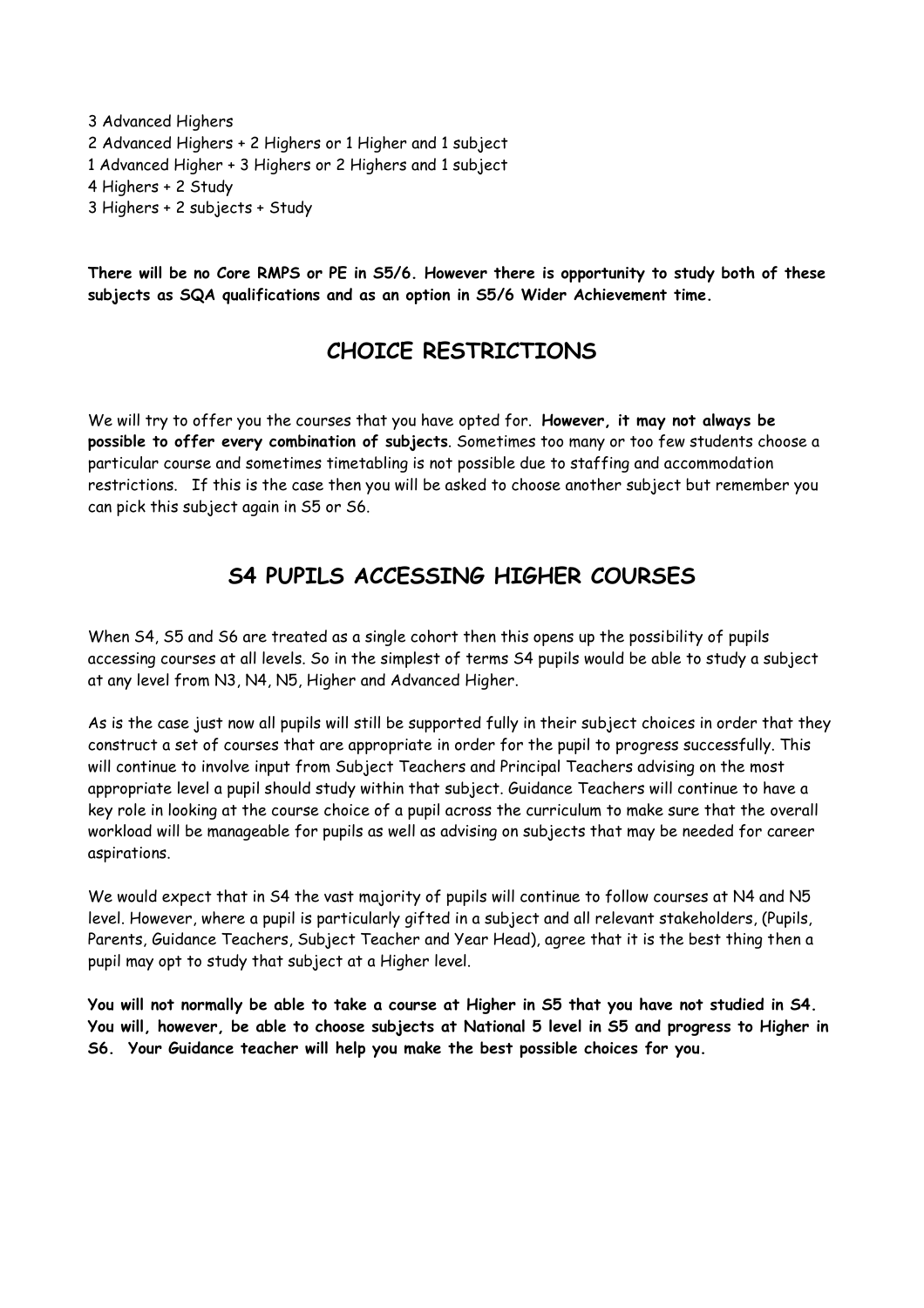## **MORE DETAILS**

To ensure that you choose a course best suited to your ability and interests, and one which will provide you with the qualifications for careers you may have in mind, we take a great deal of care to provide advice and information for pupils, as follows:

#### **Careers information and advice**

In KGS, you are given careers advice by Guidance staff and school based SDS staff. You are shown where you can find information on careers and links to my world of work website is below.

[www.myworldofwork.co.uk](http://www.myworldofwork.co.uk/)

#### [www.planitplus.net](http://www.planitplus.net/)

Other useful links can be found in the "Careers" and "Further and Higher " in the Pupils menu of:

<http://www.kgsorkney.com/>

#### **Guidance Support**

.

Guidance staff will be discussing pupil options throughout the options process. Draft and final option forms will also be handed out during PSE lessons

If your son/daughter is unsure about any aspect of their course choice, please contact your son/daughter's Guidance teacher to make a telephone appointment to discuss any uncertainties.

Your Guidance staff are also very experienced in supporting our pupils make decisions around their Course Choice and will be happy to take time to discuss next steps.

It will be important that pupils have read all of the course outlines as provided by Subject Departments in the course descriptions booklet, so that they are well informed about the content of each course that they are considering; this will ensure that informed conversations can take place between the pupils and Guidance staff and this should then result in the pupils making the best possible individual decisions.

To make arrangements to speak with your Guidance Teacher, please e-mail them on the following addresses:

Mrs Woods ( Copinsay Pupils): raksharuby.woods@orkneyschools.org.uk

Mr Berry ( Fara Pupils) mark.berry@glow.orkneyschools.org.uk

Ms Taylor ( Eynhallow Pupils) bridget.taylor@glow.orkneyschools.org.uk